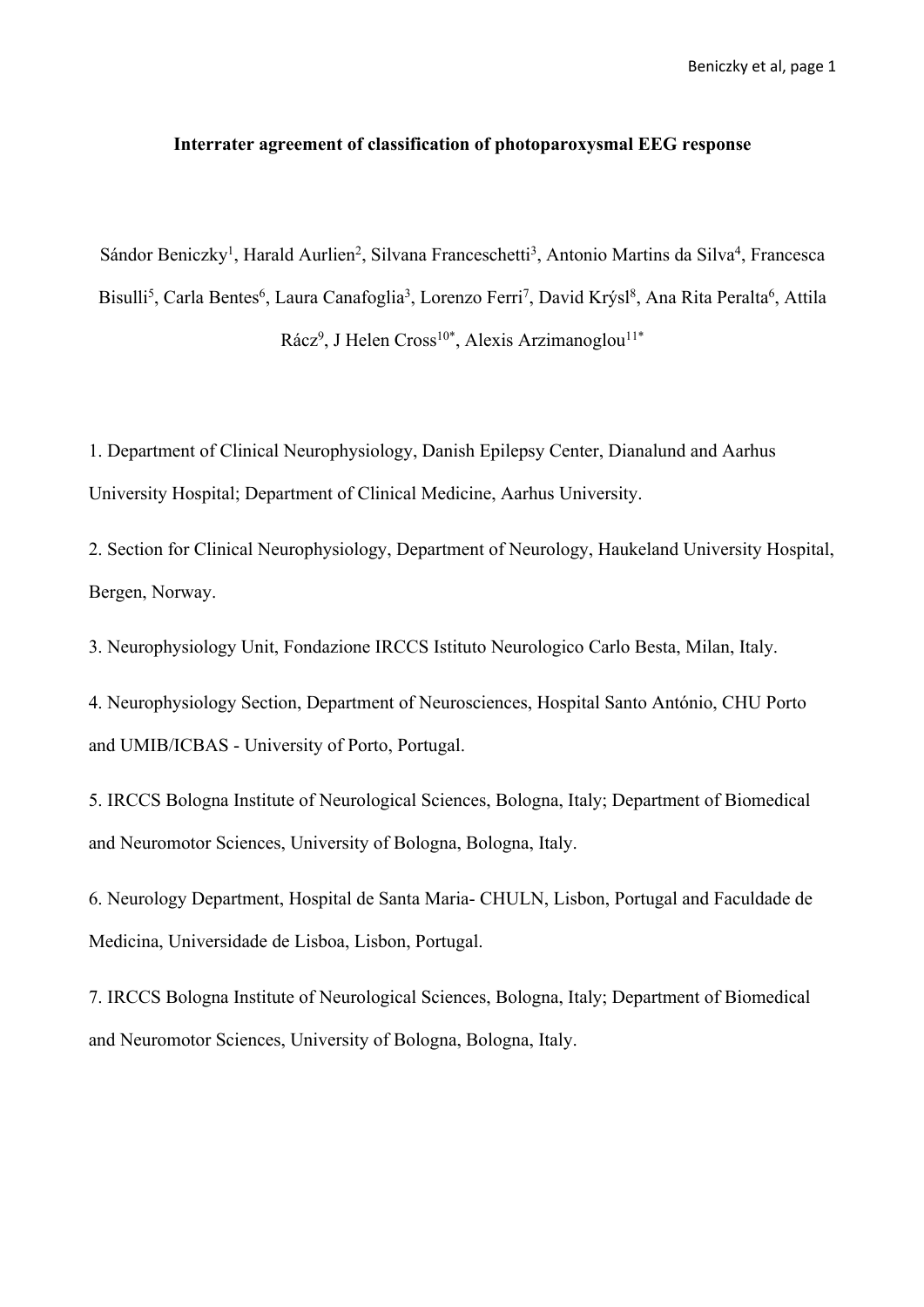8. Department of Clinical Neurophysiology, Sahlgrenska University Hospital; Institute of Neuroscience and Physiology at Sahlgrenska Academy, University of Gothenburg, Gothenburg, Sweden.

9. Department of Epileptology, University Hospital Bonn, Bonn, Germany.

10. UCL- Great Ormond Street NIHR BRC Institute of Child Health, Great Ormond Street Hospital for Children NHS Trust, London, UK.

11. Department of Paediatric Clinical Epileptology, Sleep Disorders and Functional Neurology, University Hospitals of Lyon (HCL), Lyon, France, Epilepsy Unit Hospital San Juan de Dios, Universitat de Barcelona, Barcelona, Spain.

\* Contributed equally

*Corresponding author*: Professor Sándor Beniczky, Danish Epilepsy Centre, Visby Allé 5, 4293 Dianalund, Denmark; email: sbz@filadelfia.dk; Phone: +4526981536

**Keywords**: electroencephalography, epilepsy, epileptiform discharges, intermittent photic stimulation, IRA, SCORE

Number of text pages: 13; Number of words (summary): 152; Number of words (main text): 1332; number of references: 15; number of figures: 1; number of tables: 1; supplementary document: 1.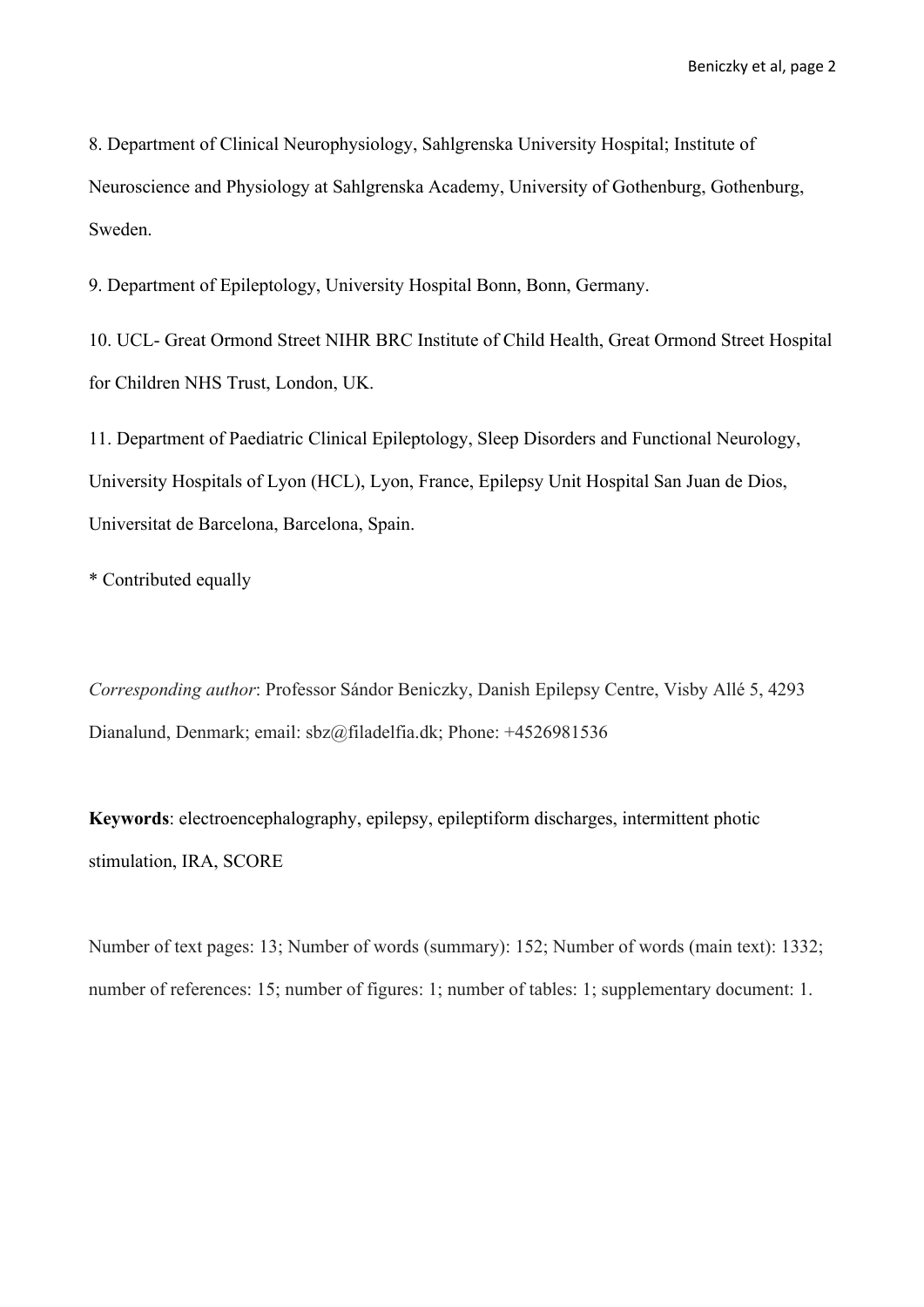### **Summary**

Our goal was to assess the inter-rater agreement (IRA) of photoparoxysmal response (PPR) using the classification proposed by a taskforce of the International League Against Epilepsy (ILAE), and a simplified classification system proposed by our group. In addition, we evaluated IRA of epileptiform discharges (EDs) and the diagnostic significance of the EEG abnormalities. We used EEG recordings from the European Reference Network (EpiCARE) and the standardized computerbased organized reporting of EEG (SCORE). Six raters independently scored EEG recordings from 30 patients. We calculated the agreement coefficient (AC) for each feature. IRA of PPR using the classification proposed by the ILAE taskforce was only fair (AC=0.38). This improved to a moderate agreement by using the simplified classification (AC=0.56; p=0.004). IRA of EDs was almost perfect (AC=0.98) and IRA of scoring the diagnostic significance was moderate (AC=0.51). Our results suggest that the simplified classification of the PPR is suitable for implementation in clinical practice.

**Keywords**: electroencephalography, epilepsy, epileptiform discharges, intermittent photic stimulation, IRA, SCORE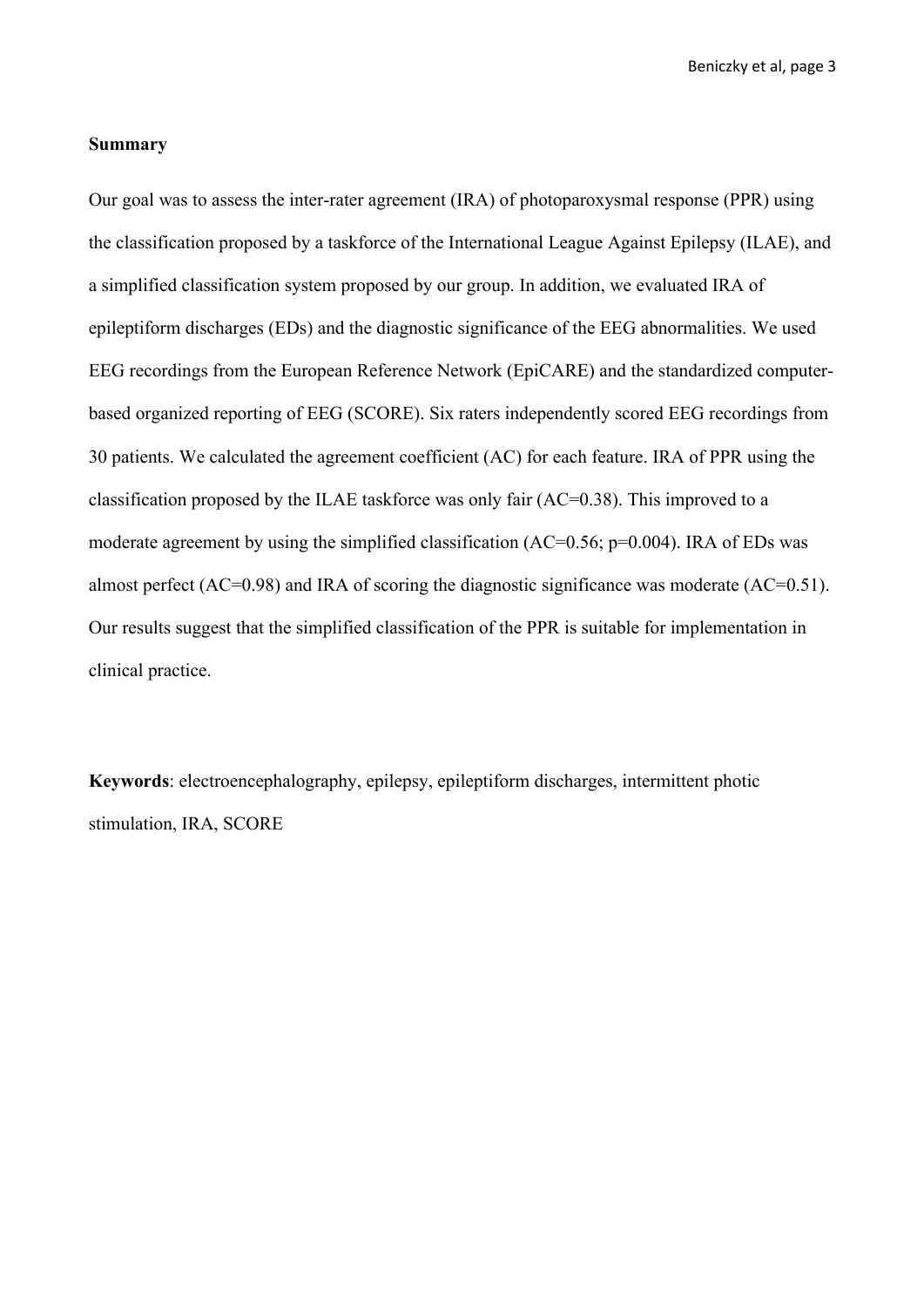# **Key point box:**

- We used the SCORE system to investigate inter-rater agreement of EEGs from the European Reference Network (EpiCARE).
- Inter-rate agreement of assessing the photoparoxysmal response using the classification of the ILAE taskforce was only fair.
- This improved to moderate agreement using the simplified classification proposed in this study.
- Inter-rate agreement of assessing Epileptiform Discharges was almost perfect.
- Inter-rate agreement of assessing diagnostic significance was moderate.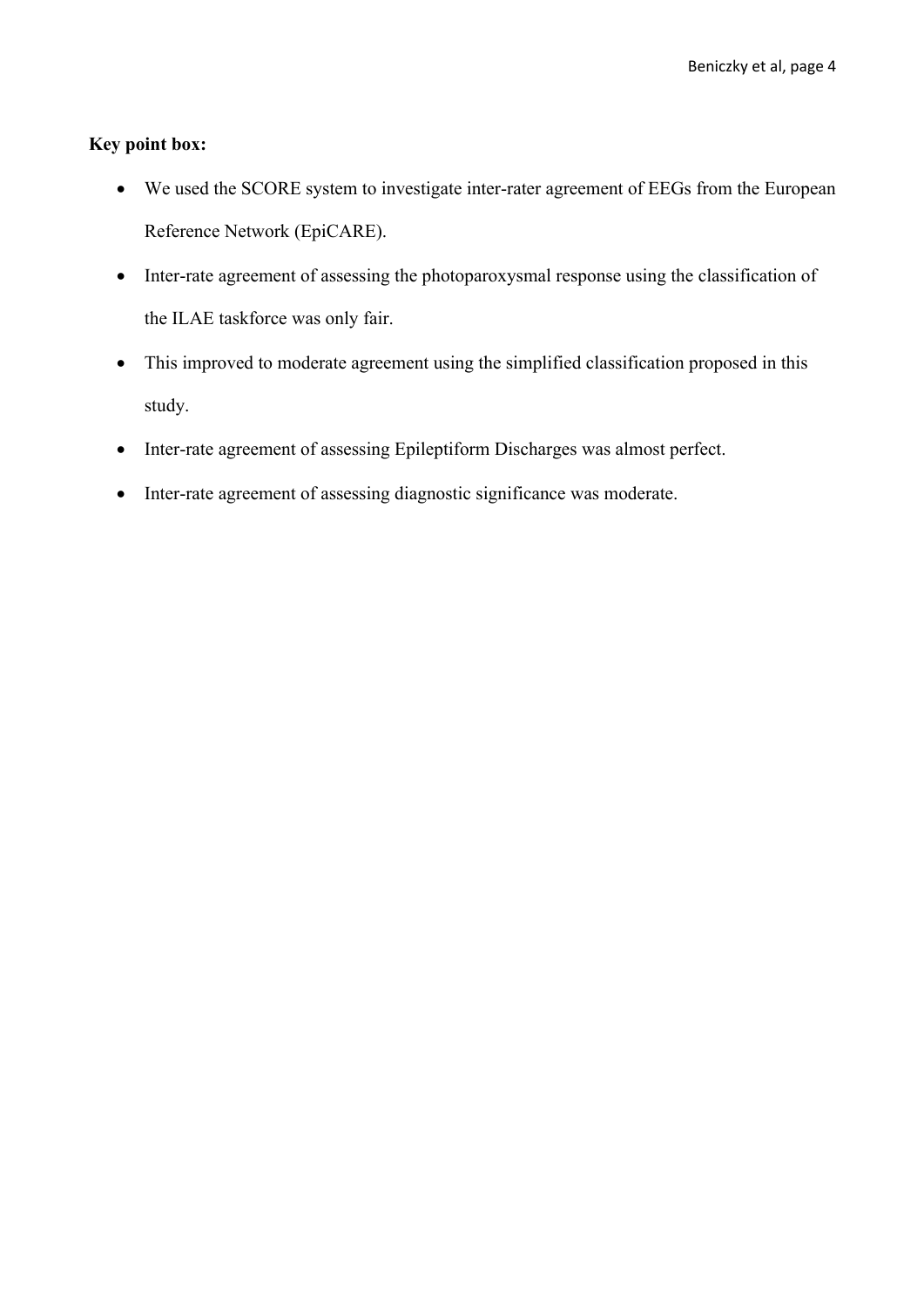#### **Introduction**

Intermittent photic stimulation (IPS) is one of the best known activation procedure in standard clinical EEG recordings<sup>1</sup>. In photosensitive patients, photoparoxysmal response (PPR) is observed in EEG: IPS triggers epileptiform discharges (EDs) in patients with otherwise normal recordings, or accentuates the incidence of EDs in patients with sporadic  $EDs<sup>1</sup>$ . About 5% of patients with epilepsy (range:  $0.6 - 5.5\%$ ) have PPR<sup>1</sup>. It is age-dependent, with highest incidence in late childhood and early adolescence, and is more common in females<sup>1-3</sup>. PPR is most often seen in patients with idiopathic / genetic generalized epilepsy (GGE), Developmental and Epileptic Encephalopathies (DEE) and rarely in patients with focal epilepsy, with the exception of idiopathic occipital lobe epilepsy<sup>1-4</sup>. PPR may exist as a genetic trait in seizure-free siblings of patients with genetic epilepsies<sup>5,6</sup>. At the age of maximum penetrance (between 5 and 15 years)<sup>3</sup>, PPR was recorded in 50% of children of patients with photosensitive epilepsy<sup>6</sup>. PPR provides important information for diagnosing epilepsy syndromes<sup>1-4</sup>. PPR can elicit EDs in patients with otherwise normal EEG, contributing to diagnosis. Furthermore, since PPR is often recorded in patients with GGE, especially Juvenile Myoclonic Epilepsy and GGE with generalized tonic-clonic seizures alone, and it is almost invariably found in untreated patients with Jeavons syndrome, the presence of PPR in the clinical context can help confirming the diagnosis of these syndromes<sup>1,2</sup>.

PPR has been classified according to its location and extent<sup>7,8</sup>. A taskforce of the International League Against Epilepsy (ILAE) proposed a 4-grade classification of the PPR<sup>9</sup> and this has been implemented into the Standardized Computer-based Organized Reporting (SCORE) system $^{10,11}$ , endorsed by the International Federation of Clinical Neurophysiology (IFCN). In spite of attempts at standardization, the interpretation and classification of PPR remains largely subjective, which questions its clinical utility. However, the inter-rater agreement of PPR has never been systematically investigated before.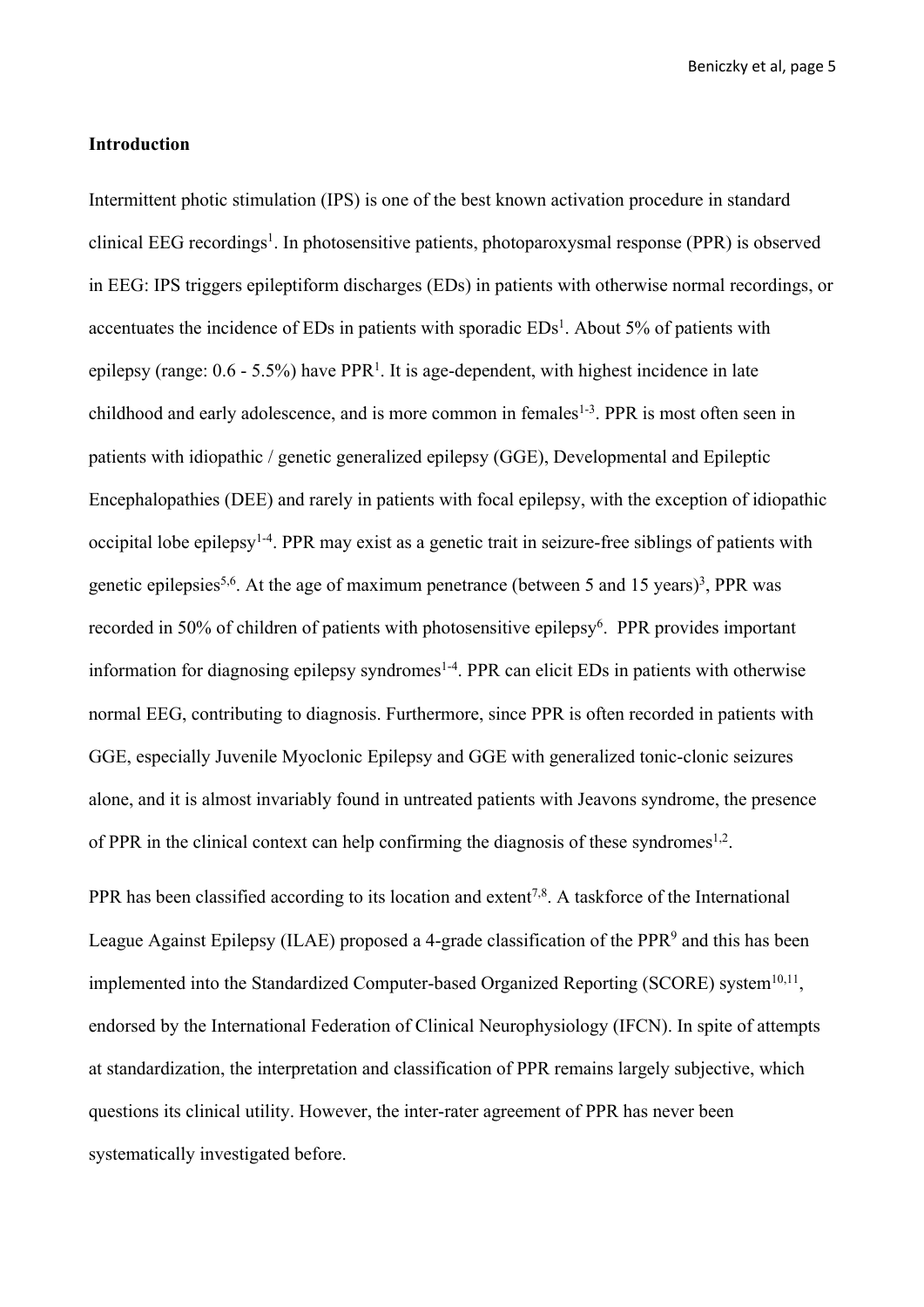A working group of the European Reference Network, EpiCARE, has collected EEG samples with PPR, using the SCORE database. We have investigated the inter-rater agreement on EDs, PPR and their diagnostic significance, using the standardized terminology of the SCORE system.

### **Methods**

EEGs were recorded using the standardized IFCN electrode array<sup>12</sup>. These routine EEGs were recorded as part of the diagnostic workup of the patients, at the Danish Epilepsy Center (Dianalund, Denmark) and at the Carlo Besta Institute (Milan, Italy). Besides the wake and sleep epochs, all recordings contained IPS, as described in detail elsewhere<sup>5</sup>.

De-identified EEG recordings were uploaded to the SCORE-EpiCARE database. Recordings with PPR were extracted for further analysis. In addition, we included recordings with normal (physiologic) photic drive response (as distractors). Six raters, with experience in the clinical interpretation of the EEG recordings in patients with epilepsy, independently reviewed the recordings, blinded to all clinical data. The only information provided to the raters (besides the EEG) were the age and the gender of the patients.

Raters reviewed the EEGs using a web-based tool, consisting of a digital EEG reader (NicoletOne) linked with the SCORE EEG system $10,11$ . Raters were allowed to switch freely between montages (longitudinal and transversal bipolar, common average) and to adjust gain, digital filter settings and temporal resolution. The timing of the IPS was displayed as an event-bar (indicating the frequency of the stimulation) and in the channel at the bottom of the screen, showing the timing of each flash (Figure 1). Raters inserted annotations into the recordings, where they observed abnormalities. These annotations were automatically linked to the SCORE EEG system and were subsequently characterized ("scored") by the raters, using the standardized terminology<sup>10,11</sup> (Figure 1). Each rater,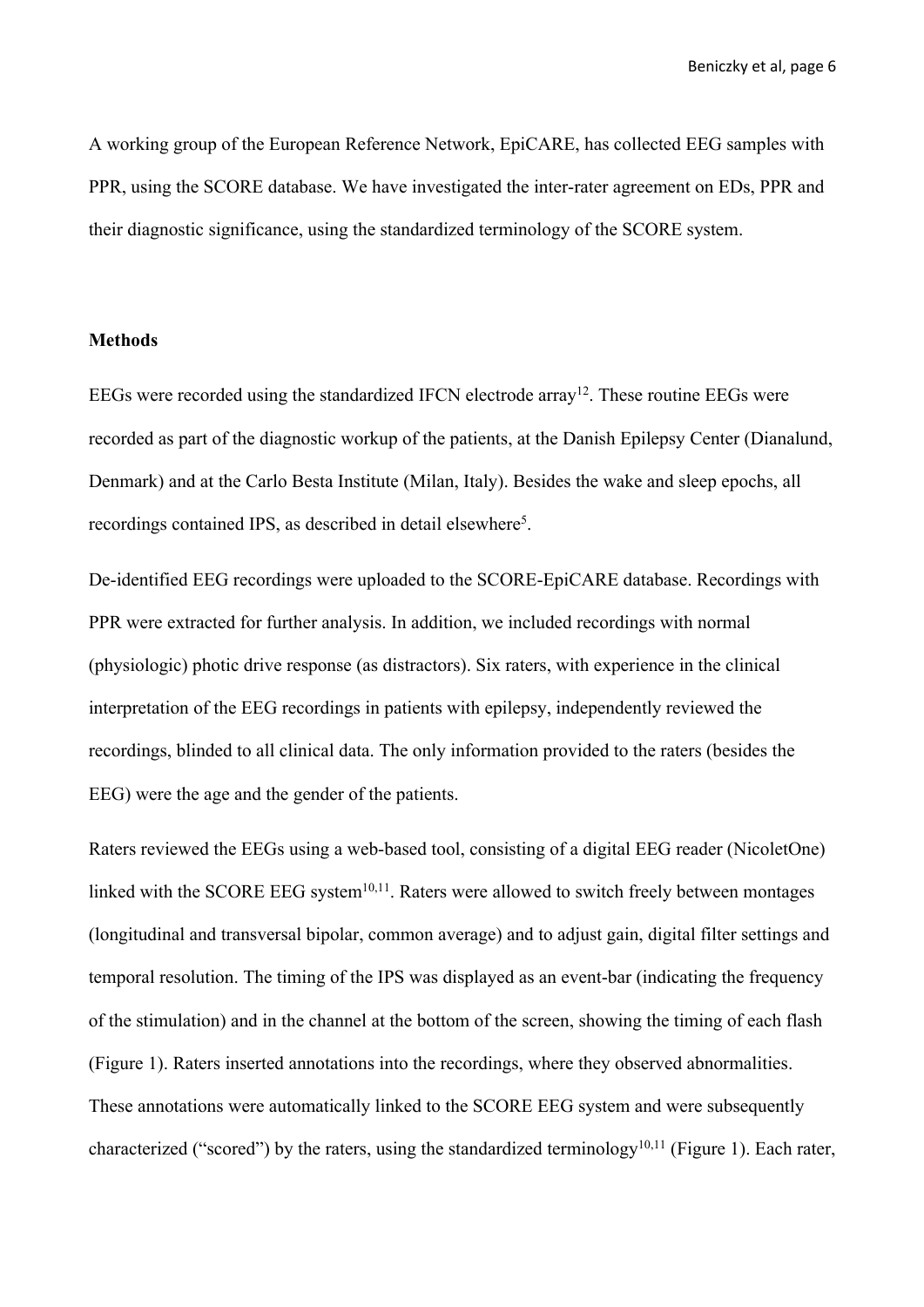for each annotated abnormality scored the following features: EDs, type of PPR and (for the whole recording) its diagnostic significance.

PPR were scored first according to the classification proposed by the ILAE taskforce<sup>9</sup>. The following choices were available in SCORE:

- Unmodified
- Posterior stimulus-dependent response
- Posterior stimulus-independent response, limited to the stimulus-train
- Posterior stimulus-independent response, self-sustained
- Generalized photoparoxysmal response, limited to the stimulus-train
- Generalized photoparoxysmal response, self-sustained
- Activation of pre-existing epileptogenic area

Subsequently, each rater scored the same recordings, using a simplified classification:

- No PPR
- Posterior PPR (abnormality present only during IPS)
- Generalized PPR (abnormality present only during IPS)
- Accentuation during IPS of spontaneous epileptiform activity. Accentuation was defined as incidence of EDs or duration of EDs at least twice as much / twice as long as unprovoked (spontaneous).

The diagnostic significance of the EEG recording was scored using the standardized categories available in SCORE<sup>10,11</sup>: Normal; No definite abnormality; Epilepsy not further specified; Focal epilepsy; Multifocal epilepsy; Generalized epilepsy; Status epilepticus; CSWS / ESES; Psychogenic non-epileptic seizures (PNES); Other non-epileptic clinical episode; Focal dysfunction of the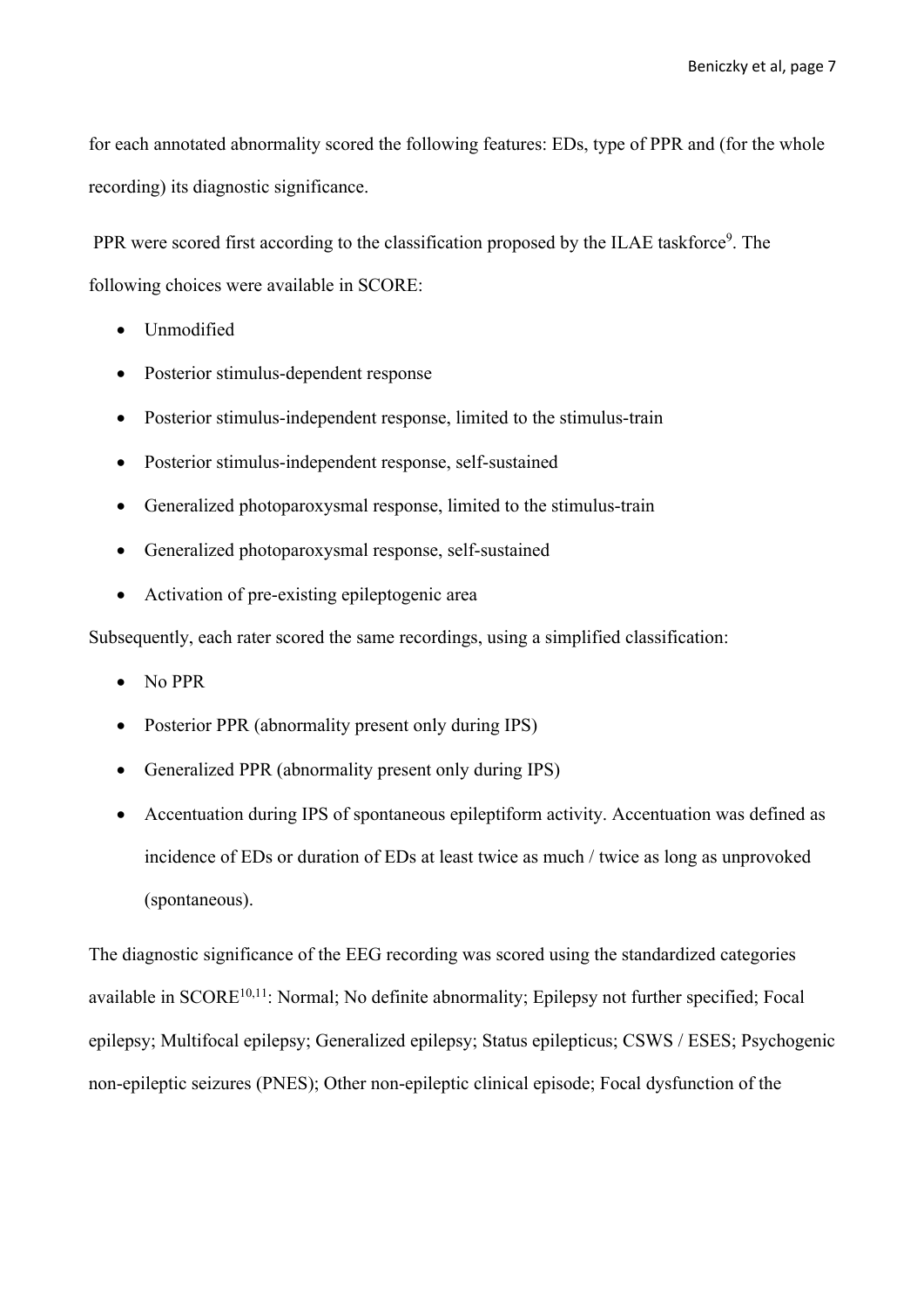central nervous system; Diffuse dysfunction of the central nervous system; Coma; Brain death; EEG abnormality of uncertain clinical significance; Combined generalized and focal epilepsy.

All choices of all raters were automatically saved in SCORE EEG (Figure 1) and then extracted for statistical analysis. We evaluated IRA of three features: EDs, PPR and diagnostic significance. IRA of PPR was evaluated both for the original and for the simplified classification. We calculated IRA using Gwet's agreement coefficient AC1 to avoid the "paradoxes of kappa"<sup>13</sup>. Inter-rater agreement was interpreted according to the conventional criteria: poor  $(0.02)$ , fair  $(0.2-0.4)$ , moderate  $(0.4-0.4)$ 0.6), substantial (0.6–0.8), and almost perfect agreement  $(>0.8)^{14}$ . We compared IRAs of the two PPR classifications using bootstrap method<sup>15</sup>. The analyses were performed using Stata version 15.1.

### **Results**

EEG recordings from 30 patients (20 female) were analyzed by the six raters. The median age of the patients was 14.5 years (range 1-60 years). Eighteen patients had GGE (ten patients had Juvenile Myoclonic Epilepsy, three patients had Juvenile Absence Epilepsy, three patients had Childhood Absence Epilepsy, two patients had Jeavons syndrome).

Eight patients had DEE (mitochondrial encephalopathy, Rett syndrome, Neuronal Ceroid Lipofuscinosis, Lafora disease, Dravet syndrome) and one patient had Neurofibromatosis type-1. Recordings of normal photic drive responses were included from a patient with Mesial Temporal Sclerosis and from two healthy control subjects.

Although the IRA of EDs was almost perfect, IRA of PPR using the classification proposed by the ILAE taskforce9 was only fair (Table 1). Using the simplified PPR-classification, resulted in improvement of the agreement (p<0.004), and IRA became moderate (Table 1). IRA was almost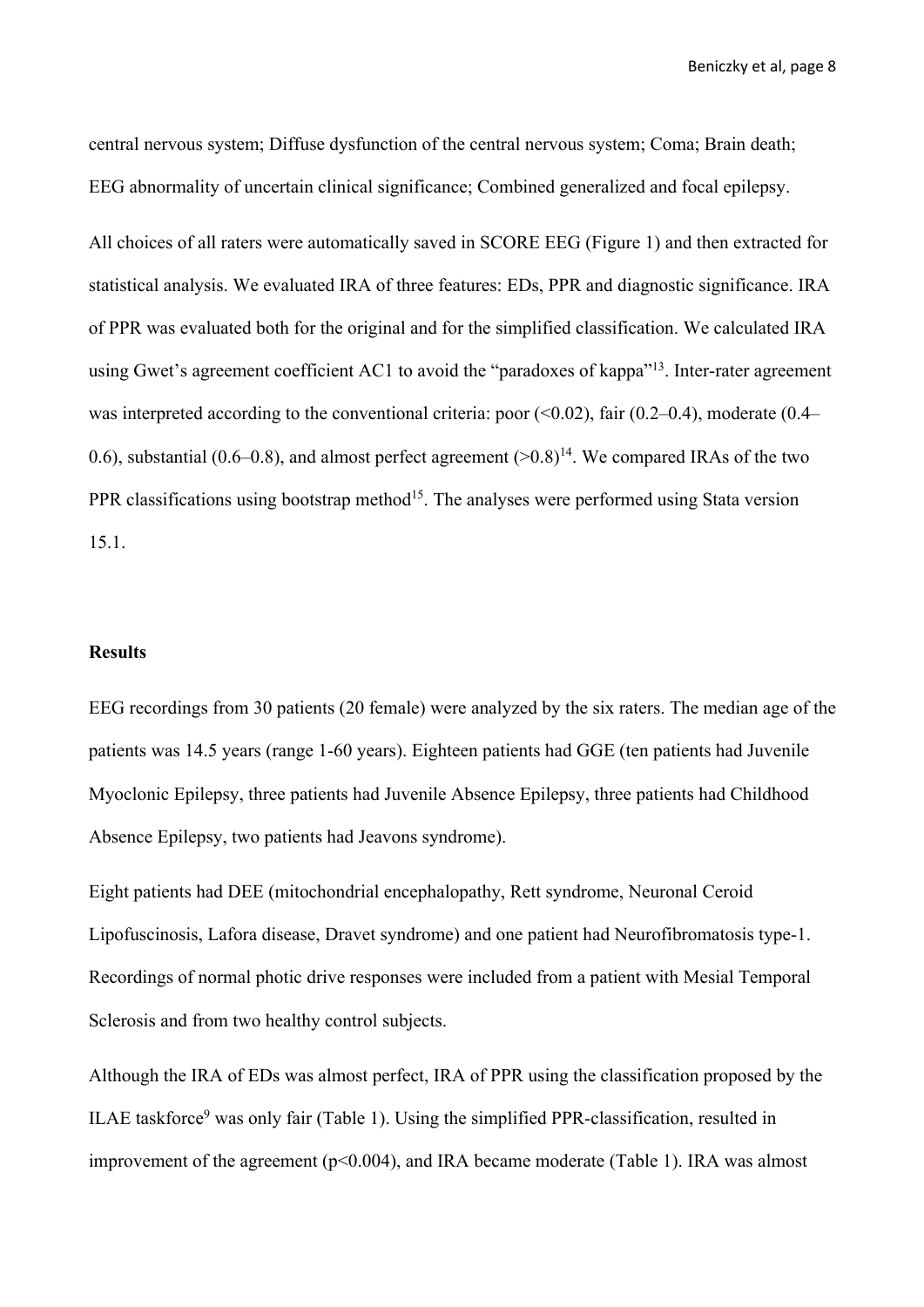perfect on presence / absence of any form of PPR (AC1=0.88; 95% CI: 0.71 - 1.00). IRA on diagnostic significance was moderate (Table 1).

## **Discussion**

We found that IRA of PPR, using the classification proposed by the ILAE taskforce<sup>9</sup> was only fair. This limits its clinical utility. Although theoretically the detailed classification provides more precise characterization of the EEG changes, the low IRA questions its feasibility in clinical practice. The simplified version had a better (moderate) IRA, which corresponds to what generally has been reported on IRA in EEG. The simplified classification of the PPR distinguishes conditions when the abnormalities are recorded only during IPS from accentuation during IPS of abnormalities that occur spontaneously. In addition, it distinguishes between PPR limited to the posterior regions from generalized PPR. Although accentuation has been more precisely defined (increase by a factor of 2 during IPS compared to spontaneous occurrence) this remained a significant source of disagreement among raters: when this category was eliminated, IRA became almost perfect. Fifteen patients had generalized PPR: nine limited to the stimulus train and six self-sustained. Discordance in scoring occurred when the EDs exceeded the last stimulus with a short period (one or two spike-waves after the last stimulus). Merging the two categories contributed to the increased IRA.

The IRA on EDs was unusually high in our study. Since we included patients with PPR, this resulted in a high incidence of patients with generalized EDs, which might be a more obvious (unequivocal) EEG abnormality compared to focal EDs in previous studies reporting moderate IRA. Scoring of the diagnostic significance was moderate, which is not surprising, given the wide variety of possible clinical interpretations of the EEG abnormalities.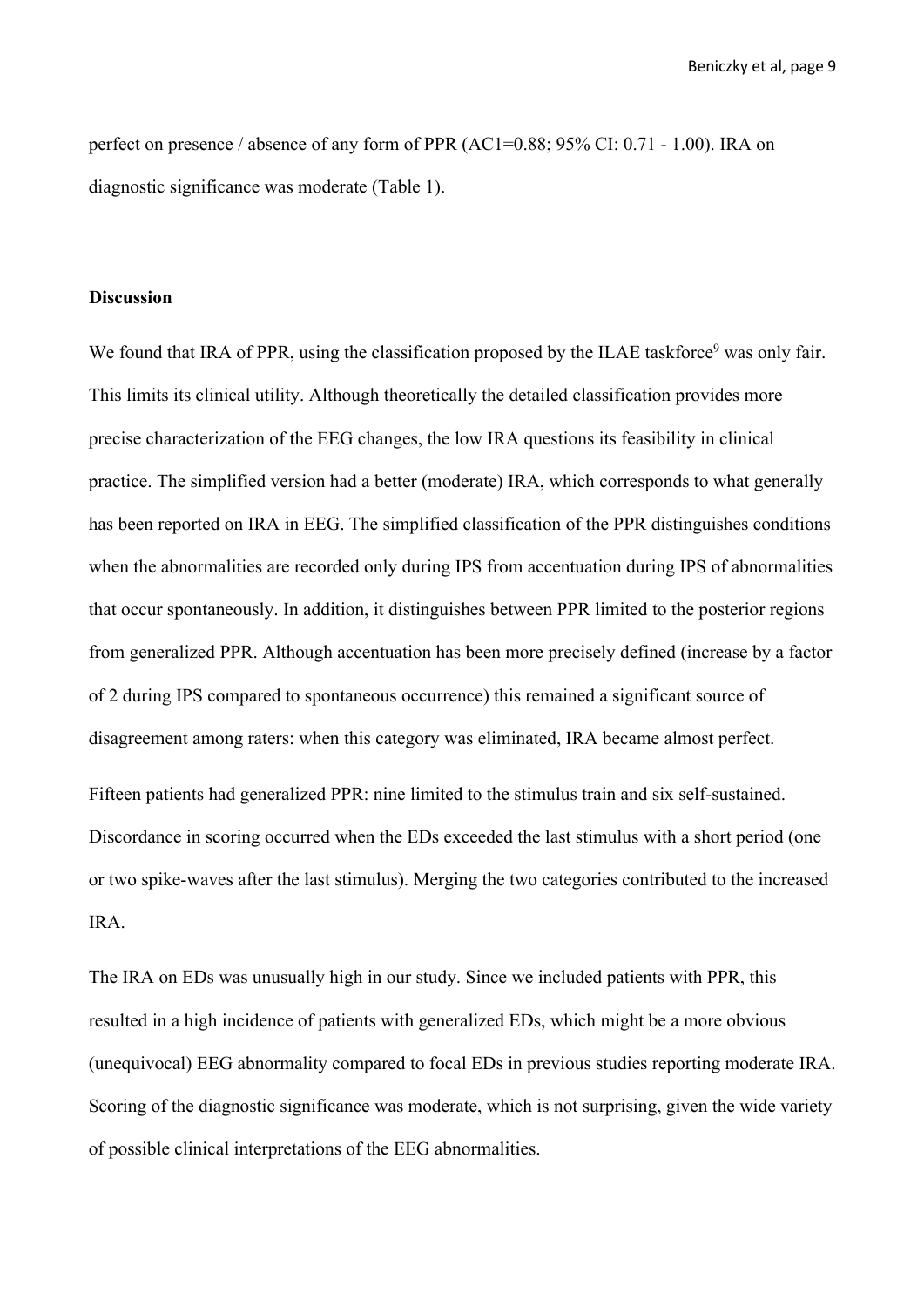Our findings suggest that the simplified version of the PPR classification, proposed in this study has an acceptable IRA, making it suitable for implementation in clinical practice.

### **Acknowledgments**

We would like to express our gratitude to the members of the Clinical Neurophysiology workpackage of the ERN-EpiCARE, especially Paolo Tinuper, Dorota Domańska-Pakieła and Magdalena Kaczorowska-Frontczak. We thank Bo M. Bibby (Department of Biostatistics, Aarhus University, Denmark) for the assistance with the statistical calculations.

# **Disclosure of Conflicts of Interest**

Harald Aurlien is CMO and minority share holder in Holberg EEG, the company behind the SCORE EEG software. The rest of the authors do not have any conflict of interest to disclose, related to this paper.

# **Ethical Publication Statement**

We confirm that we have read the Journal's position on issues involved in ethical publication and affirm that this report is consistent with those guidelines.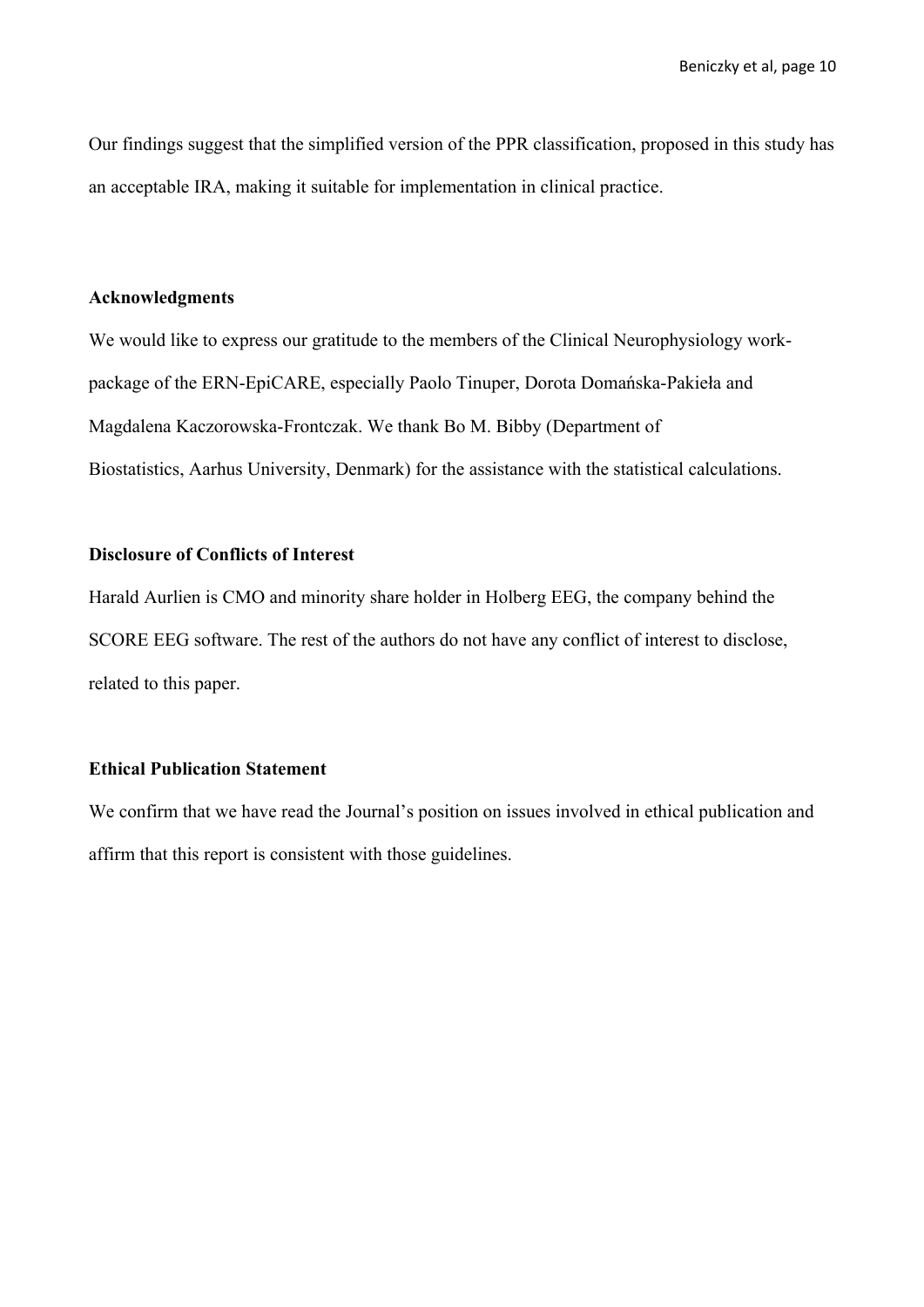### **References**

- 1. Tatum WO, Rubboli G, Kaplan PW, et al. Clinical utility of EEG in diagnosing and monitoring epilepsy in adults. Clin Neurophysiol 2018;129:1056-1082. doi: 10.1016/j.clinph.2018.01.019.
- 2. Kasteleijn-Nolst Trenite DG. Photosensitivity in epilepsy. Electrophysiological and clinical correlates. Acta Neurol Scand Suppl 1989;125:3–149.
- 3. Aurlien H, Gjerde IO, Eide GE, et al. Characteristics of generalised epileptiform activity. Clin Neurophysiol 2009;120:3-10.
- 4. Guerrini R, Dravet C, Genton P, et al. Idiopathic photosensitive occipital lobe epilepsy. Epilepsia 1995;36:883-91.
- 5. Kasteleijn-Nolst Trenite D, Rubboli G, Hirsch E, et al. Methodology of photic stimulation revisited: updated European algorithm for visual stimulation in the EEG laboratory. Epilepsia 2012;53:16–24.
- 6. Waltz S, Stephani U. Inheritance of photosensitivity. Neuropediatrics 2000;31:82–5.
- 7. Waltz S, Christen HJ, Doose H. The different patterns of the photoparoxysmal response--a genetic study. Electroencephalogr Clin Neurophysiol 1992;83:138-45.
- 8. Trenité DG, Binnie CD, Harding GF, et al. Medical technology assessment photic stimulation--standardization of screening methods. Neurophysiol Clin 1999;29:318-24.
- 9. Kasteleijn-Nolst Trenité DG, Guerrini R, Binnie CD, Genton P. Visual sensitivity and epilepsy: a proposed terminology and classification for clinical and EEG phenomenology. Epilepsia 2001;42:692-701.
- 10. Beniczky S, Aurlien H, Brøgger JC, et al. Standardized computer-based organized reporting of EEG: SCORE. Epilepsia 2013;54:1112-24. doi: 10.1111/epi.12135.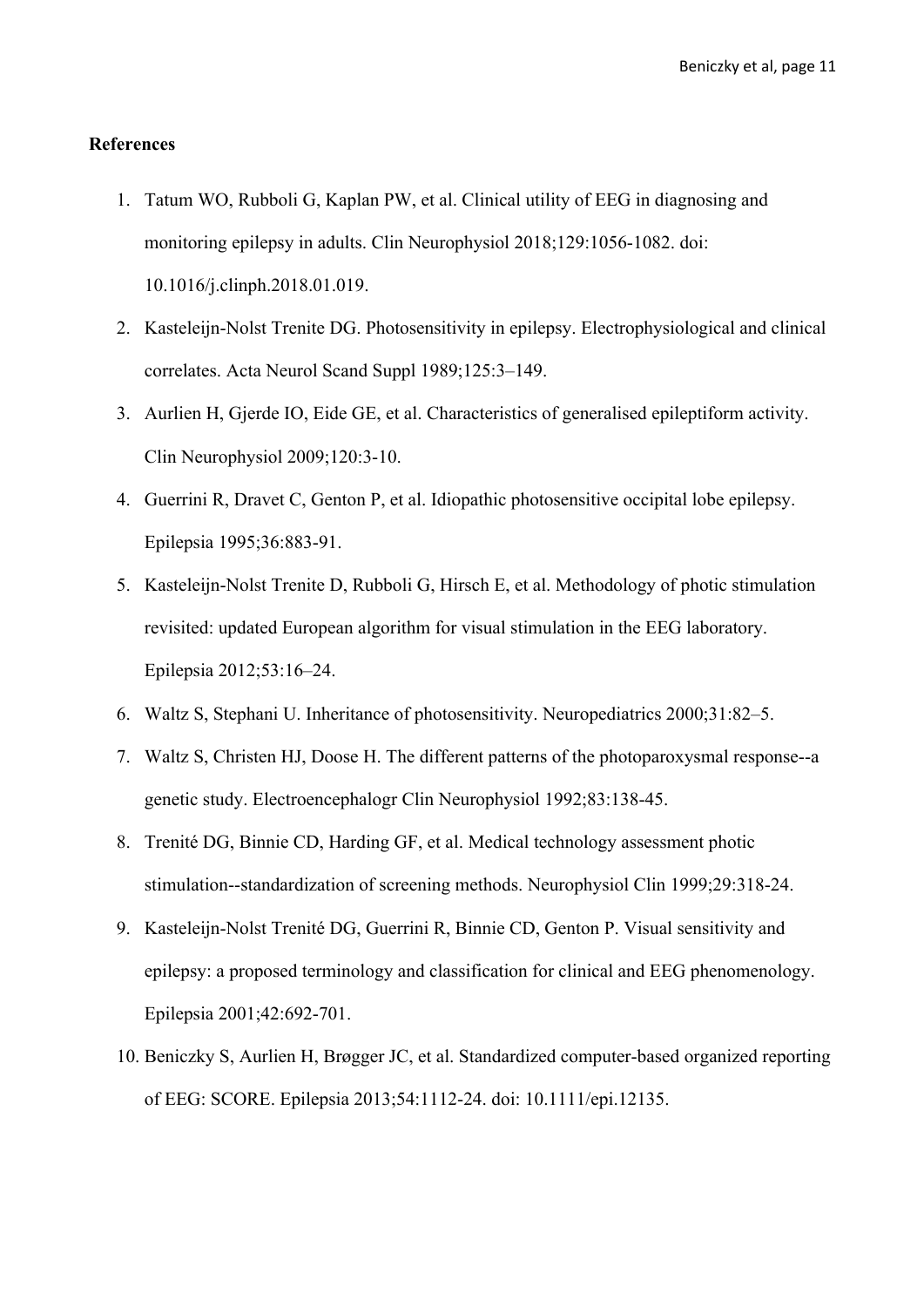- 11. Beniczky S, Aurlien H, Brøgger JC, et al. Standardized computer-based organized reporting of EEG: SCORE - Second version. Clin Neurophysiol 2017;128:2334-2346. doi: 10.1016/j.clinph.2017.07.418.
- 12. Seeck M, Koessler L, Bast T, et al. The standardized EEG electrode array of the IFCN. Clin Neurophysiol 2017;128:2070-2077. doi: 10.1016/j.clinph.2017.06.254.
- 13. Gwet KL. Computing inter-rater reliability and its variance in the presence of high agreement. Br J Math Stat Psychol 2008; 61: 29–48.
- 14. Landis JR, Koch GG. The measurement of observer agreement for categorical data. Biometrics 1977; 33: 159–74.
- 15. Vanbelle S, Albert A. A bootstrap method for comparing correlated kappa coefficients. J Stat Comput Simul 2008;78:1009–1015.